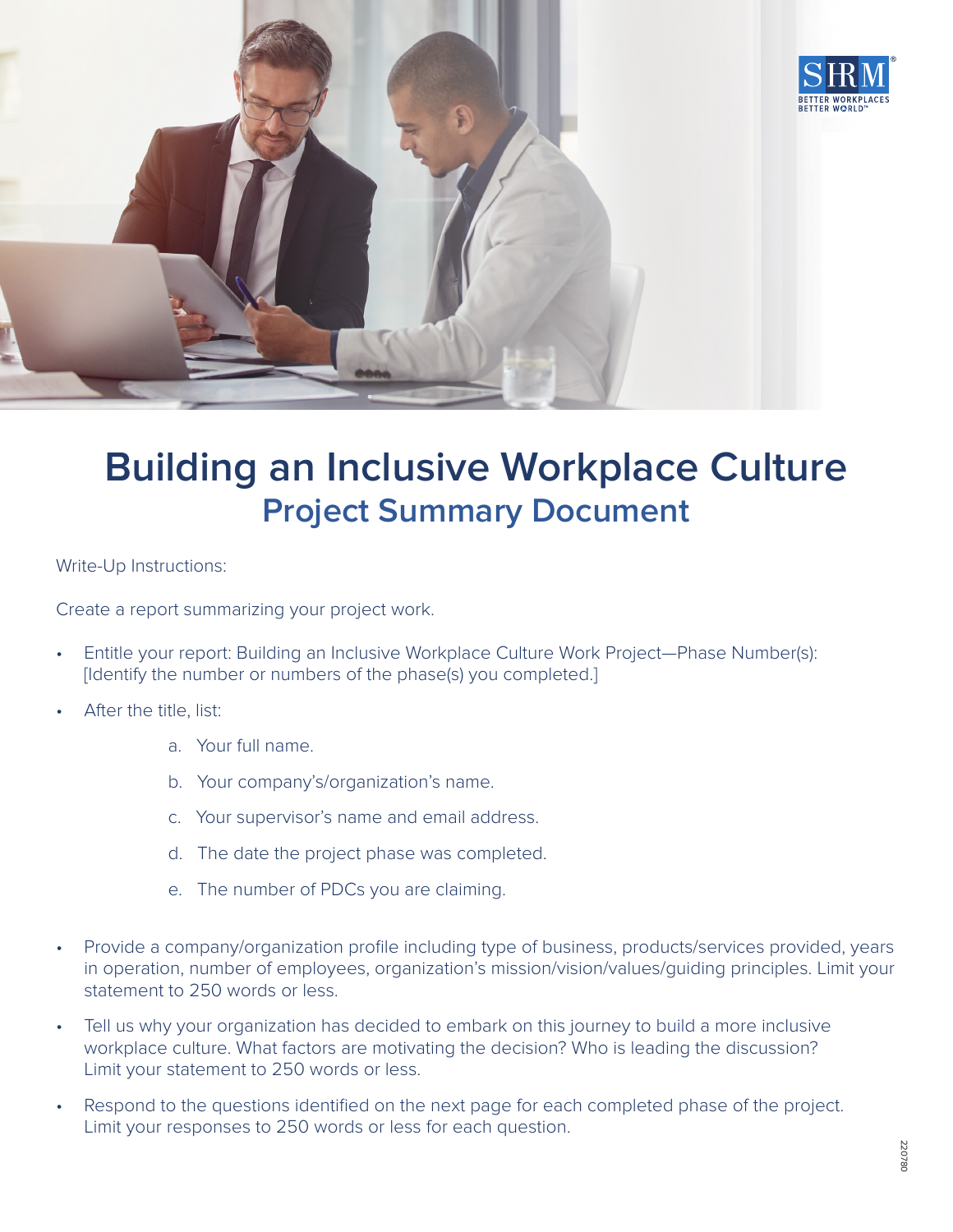## **Phase 1:**

**Create the business case and the strategic framework for your organization's inclusive workplace culture.**

- 1. What does your organization do well to support an environment of inclusivity? What things provide an opportunity for improvement? (Use the information gathered from your SWOT or SOAR analysis to answer this question.)
- 2. What challenges does your organization face that might get in the way of achieving the level of inclusivity that you desire?
- 3. What strategy did the workgroup develop for your organization's diversity and inclusion journey (DE&I statement, goals, objectives, KPI's etc.)?
- 4. Who did you present your business case to, and what was the outcome of the presentation? What were some of the concerns and recommendations made by your audience? What changes did you make to your strategy as a result of the feedback you received?
- 5. What change management approach did you select, and what is your plan to implement it?

## **Phase 2:**

**Build and implement a solution to a specific inclusive workplace culture challenge or opportunity in your organization.**

- 1. What challenge or opportunity did you select, and why did you choose it? What are your organization's current practices/methods of operation in this area?
- 2. What steps did you take to build out and implement the solution? What challenges did you encounter, and how did you address them?
- 3. Who was involved in inspiring a change in culture and behavior across the organization related to the changes you made? How are you making solutions more about culture and less about compliance?
- 4. What outcomes occurred as a result of implementing your solution? Were they what you expected? What changes, if any, did you make to the original build-out to improve the solution?
- 5. What are your plans to help sustain the change and make the transformation a permanent part of your inclusive workplace culture framework?